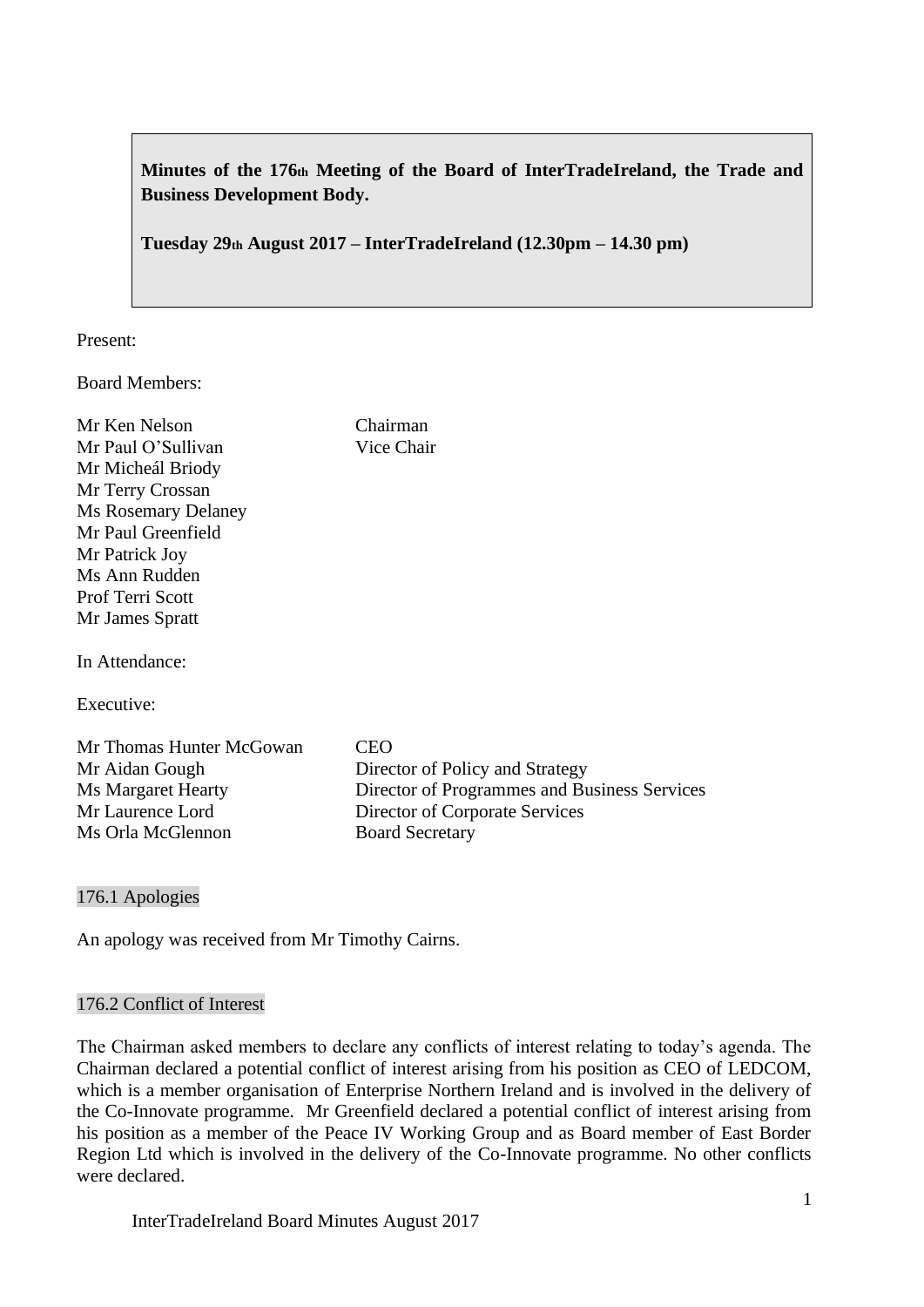## 176.3 Authorisation of the 27th June 2017 Board Minutes

The minutes of the  $27<sub>th</sub>$  June 2017 Board meeting were agreed as a true record of the meeting, approved by the Board and authorised by the Chairman.

## 176.4 Matters Arising

The Chairman advised that he had offered one to one meetings with all Board members around today's meeting. All other matters arising would be addressed during the course of the meeting.

## 176.5 Chairman's Business

The Chairman thanked all those Board members who had completed the Board Effectiveness Self-Assessment Questionnaire. He advised that the process had been very useful and feedback and results from the survey would be discussed at the September Board meeting.

The Board approved the proposed 2018 schedule of Board meetings.

The Chairman suggested changing the date of the scheduled 31st October 2017 Board meeting to the afternoon of the 24th October to coincide with the Brexit event in the Titanic, Belfast. The Board agreed to the proposed change.

The Chairman invited all Board members to attend the forthcoming Co Innovate Programme launches to be held in the Hillgrove Hotel, Monaghan on 7th September at 9.00am and the Scottish Marine Institute, Oban on 18th September at 1.30pm. Any Board members wishing to attend either event were asked to advise the Board Secretary.

## 176.6 CEO Report

The CEO reported that he had recently attended a Co Innovate Programme Monitoring Committee meeting in Glasgow. He advised that an Oversight and Liaison meeting had been held with the Sponsoring Departments.

The CEO advised that the platform which is used to prepare Board papers has undergone a redevelopment to improve the services offered. There is now the potential for all Board members to access all Board documentation via a computer or iPad and the possibility of extending the platform for Board Sub Committee papers. The Board agreed to discuss this matter at a future Board meeting.

The Chairman thanked Mr Hunter McGowan for his update.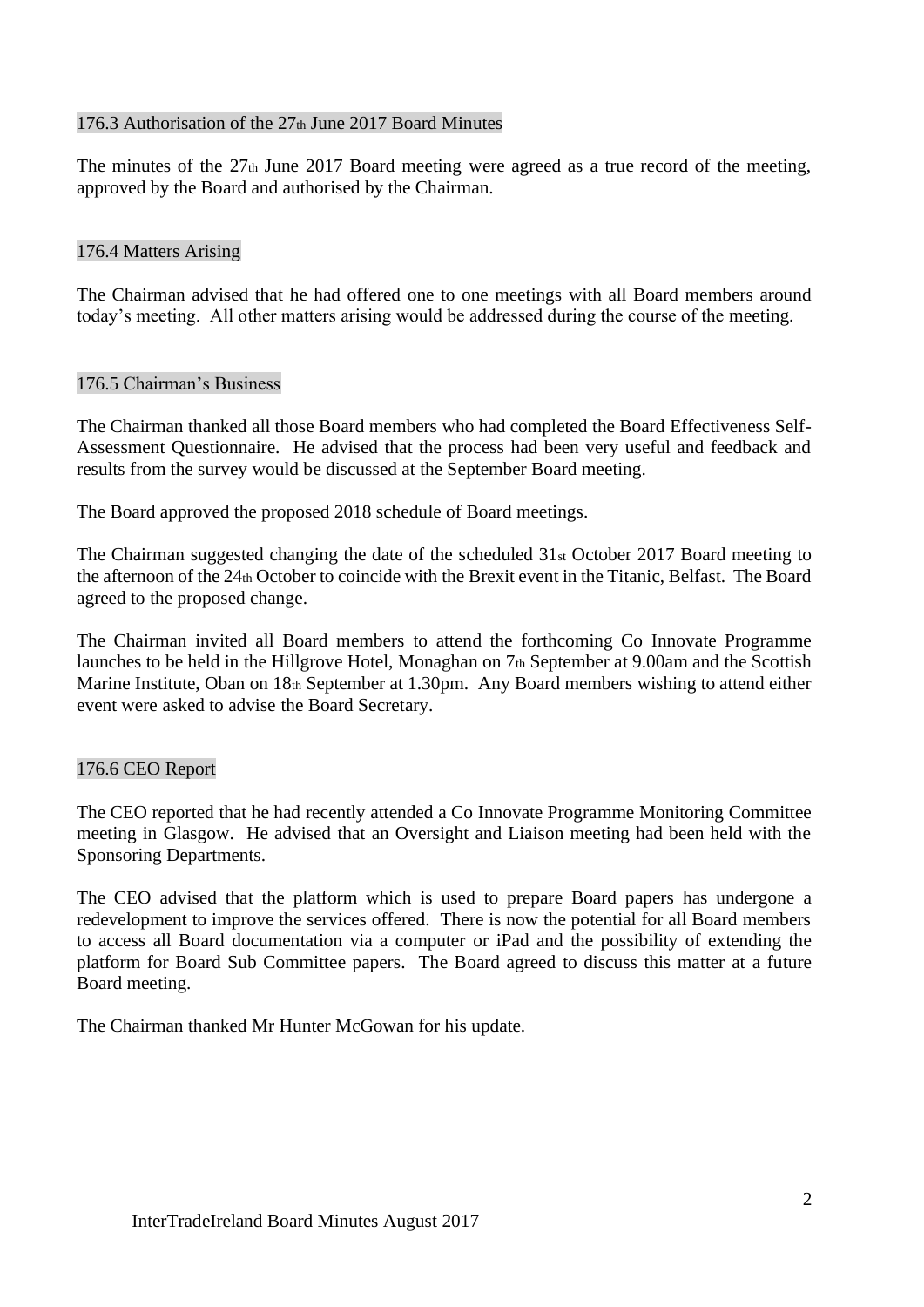#### 176.7 Board Sub Committee Reports

## *Audit and Risk Assurance Committee Report*

Mr Crossan reported back from the Audit and Risk Assurance Committee meetings held on 27th June and on 29th August (prior to the Board meeting). He advised that the Committee had met with the new internal auditors – RSM and a comprehensive three-year internal audit strategy was presented. The Committee also reviewed the Risk Register which Mr Lord would report on later in the meeting. Mr Crossan advised that a revision had been made to the policy on the Acceptance of Outside Appointments by staff and former staff of InterTradeIreland. The Board discussed and approved the revised policy.

The Chairman thanked Mr Crossan for his update.

## *Risk Register*

Mr Lord presented the updated Risk Register. He reported that the Audit and Risk Assurance Committee review the register at each of the Committee meetings held each year. He advised that the key risks for the Body continue to be Funding and Perceived Relevance. Mr Lord explained the concept of risk appetite. In the Body's Risk Management policy, it states that the Board will consider risk management reports which identify, assess and set out the processes for the management of the risks facing the Body on an annual basis – or as necessary. This consideration will be with a view to assessing the accuracy of the risk profile of the Body and the appropriateness of the management of, and response to, these risks. The Board discussed the Risk Register and suggested refinements and asked the Executive to review the risks with a view to reducing the number of risks. The Audit and Risk Assurance Committee are to review the revised Register before presenting to the Board.

The Board noted the Risk Register and the Chairman thanked Mr Lord for his report.

# *Trade Sub Committee Report*

Mr Joy reported back from the Trade Sub Committee meeting held on 27th June 2017. He advised that the Committee considered eighteen Acumen applications. Fourteen were approved, three were deferred for further information and one was rejected. He informed the Board that twelve of the eighteen applications from the meeting on  $27<sub>th</sub>$  June had been Enterprise Ireland clients. At the Trade Sub Committee meeting held prior to the Board meeting, nine of the thirteen applications were from Enterprise Ireland clients.

The Chairman thanked Mr Joy for his report.

# *Operations Directorate Progress and Activity Report*

Ms Hearty presented the Operations Directorate Progress and Activity Report. She informed the Board that all programme budgets and targets are on track with a very healthy pipeline for all programmes. Demand for some programmes is outstripping available budget and a decision was made by the Innovation Sub Committee to cease considering second applications to the Fusion programme at this time.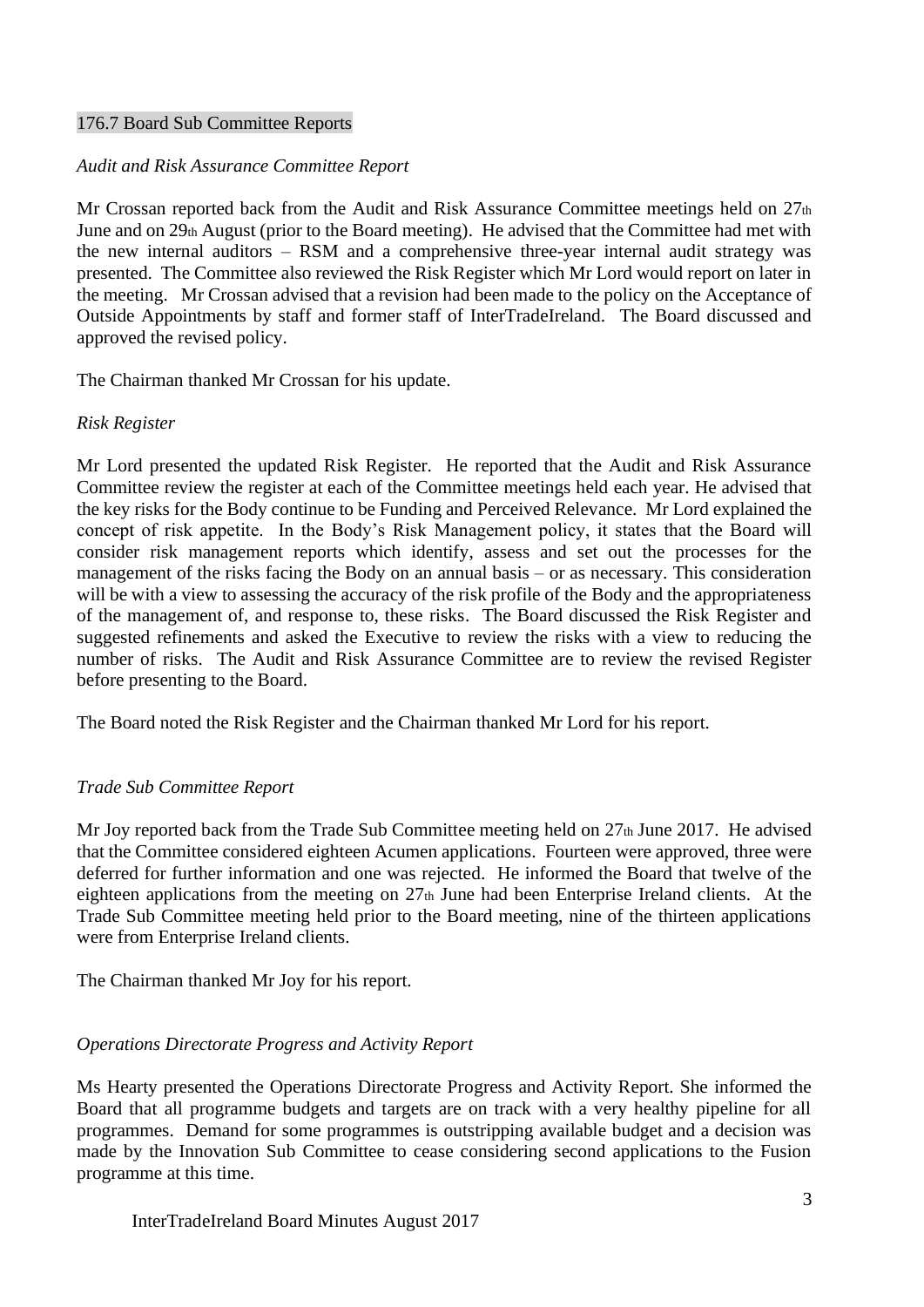Ms Hearty reported that the recently appointed Brexit Advisory Service Manager, Mark Sterritt, is meeting with membership organisations and other relevant associations to promote the advisory service. This is creating opportunities for InterTradeIreland to speak at a number of conferences and seminars. Invitations to host or co-host other Brexit events have also been received. Ms Hearty advised that the Mr Sterritt is supported by an internal cross directorate team.

Following a competitive tender process, the contract for the delivery of the Challenge Programme has been awarded to Matrix Business Growth Consultants.

The Board noted the Operations Directorate Report and the Chairman thanked Ms Hearty for her update.

## *Governance and Financial Matters*

Mr Lord presented the Governance and Financial Matters report. He advised that the Report to Those Charged with Governance was considered by the Audit and Risk Assurance Committee at its meeting in June. Mr Lord reported that no internal control issues were identified during the audit.

Since 2011, the Finance Departments (North and South) have been in the process of reviewing the Financial Memoranda of the Implementation Bodies. Mr Lord advised that a draft revised Financial Memorandum has recently been received and will be reviewed by Management.

Mr Lord reported that the InterTradeIreland Travel and Subsistence policy has been updated to reflect the revised NI Civil Service policy. This follows a requirement by HMRC that subsistence allowances would be on a 'receipted actual' basis. He advised that joint guidance has not been received from Sponsoring Departments in respect of the 2017 Business Plan.

Mr Lord advised that the Body had formally requested a cash advance from SEUPB against future budgeted expenditure on the Co-Innovate Programme.

The Chairman thanked Mr Lord for his report.

## *Tenders and Variations to Letters of Appointment*

The Board approved the request to extend the current contract for web development and maintenance for a period of six months.

## *Communications Update*

Mr Lord presented the Communications Update. He advised that the Business Monitor Q2 2017 Results and the Brexit Advisory Service had generated significant media coverage. Brand awareness and understanding figures have significantly increased. Mr Lord advised that a comprehensive stakeholder mapping exercise has commenced and would examine options for a stakeholder sentiment survey. The communications team would benefit from a greater understanding of the objectives for this survey. Mr Lord is to invite the Chairman to a future Communications Sub Committee meeting to discuss further.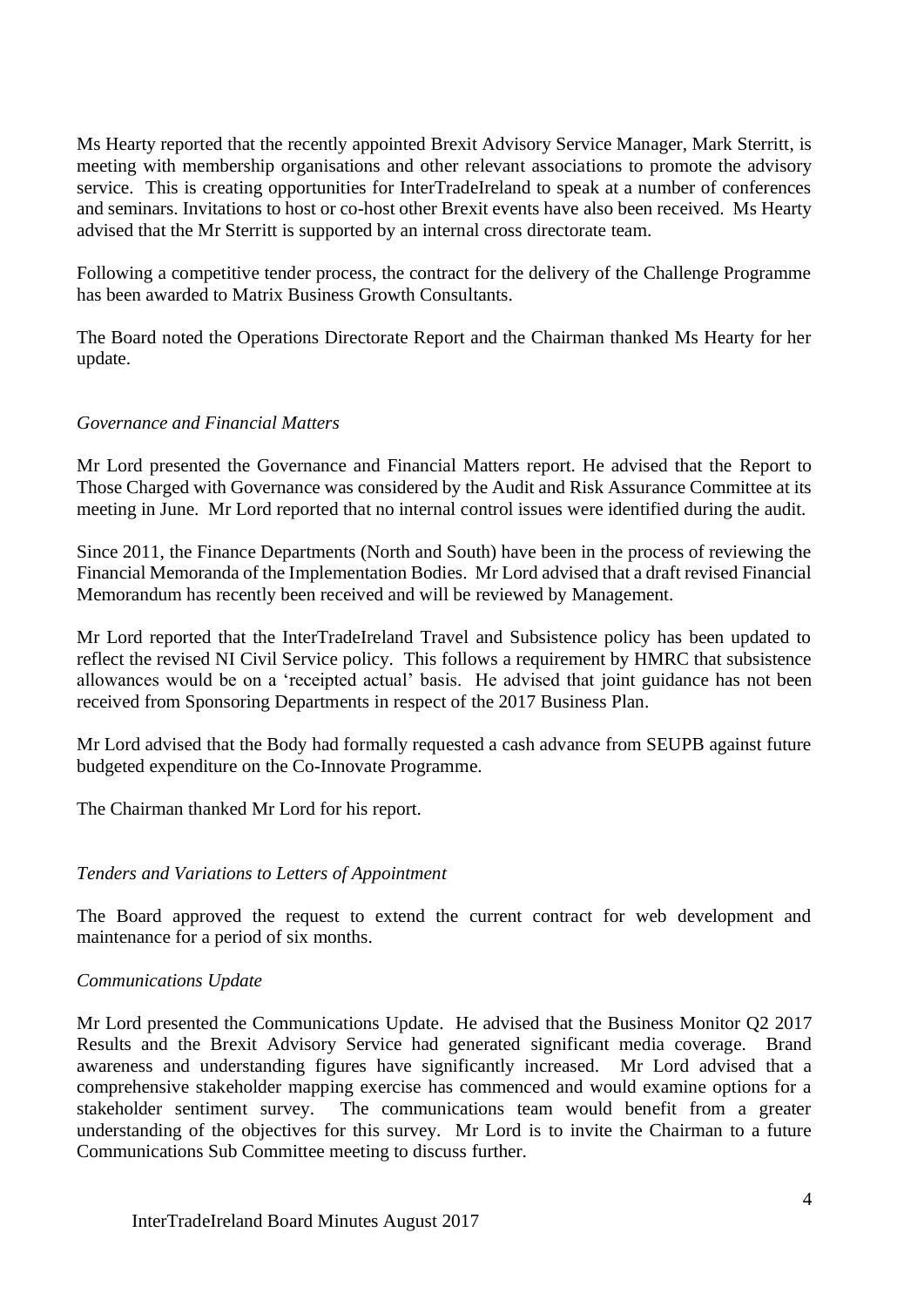The Chairman thanked Mr Lord for his update.

# *Co-Innovate Programme Update*

Ms Carolyne Murphy, Co-Innovate Programme Manager joined the Board meeting for this agenda item.

Ms Murphy informed the Board that the Co-Innovate launch events will take place on 7th September in the Hillgrove Hotel in Monaghan and on 18th September in the Scottish Marine Institute in Oban. All Board members were invited to attend both events.

The first claims for the programme have been submitted to SEUPB via their eMS system. Ms Murphy reported that preparation has commenced for the second claim.

Five workshops have now been delivered in Northern Ireland and Ireland with seventy companies attending and expressing their intent to proceed to strand 2 of the programme. The Scottish Enterprise workshops will commence on 29th August in South Ayrshire and Highlands and Islands Enterprise workshops will commence on 30th August in Stornoway.

The Communications Media Plan for the programme has been approved by the Programme Management Committee. Ms Murphy reported that an animated infographic with video content captured at workshops is being created. She advised that Mr Neil Ryan, Programme Director, recently attended media training in Dublin. Social media platforms for the Co-Innovate programme have been established and are being utilised. The terms of reference for the new website is underway for consideration by the Programme Management Committee. A marketing toolkit for partners is being developed including key messaging and web banners for use.

The Co-Innovate Management Information System is currently being developed by Targeting Innovation Ltd and is due to be completed by mid-October. Ms Murphy advised that the Assessment of Business Status Review consultants and the Innovation Audit consultants have been completed. The framework documents for procuring the Academic Institutes and also the Technical expertise to support SME capability development are being developed with CPD involvement.

The Board noted the Co-Innovate programme report and the Chairman thanked Ms Murphy for her update.

# *BioPharma Ambition 2018 Conference*

Ms Karen McCallion, Science, Technology and Innovation Manager joined the meeting for this agenda item.

Mr Gough reported that in September 2015 InterTradeIreland published the report *Mapping the Potential for All-Island Sectoral Ecosystems.* This set out a framework for assessing the potential benefits of cross-border co-operation through the development of all-island sectoral clusters or ecosystems. The report identified and mapped sectoral concentrations and three detailed case studies of the ICT, Medical Device and Pharmaceutical sectors were produced and a series of opportunities presented as potential actions. Following the publication of the report there was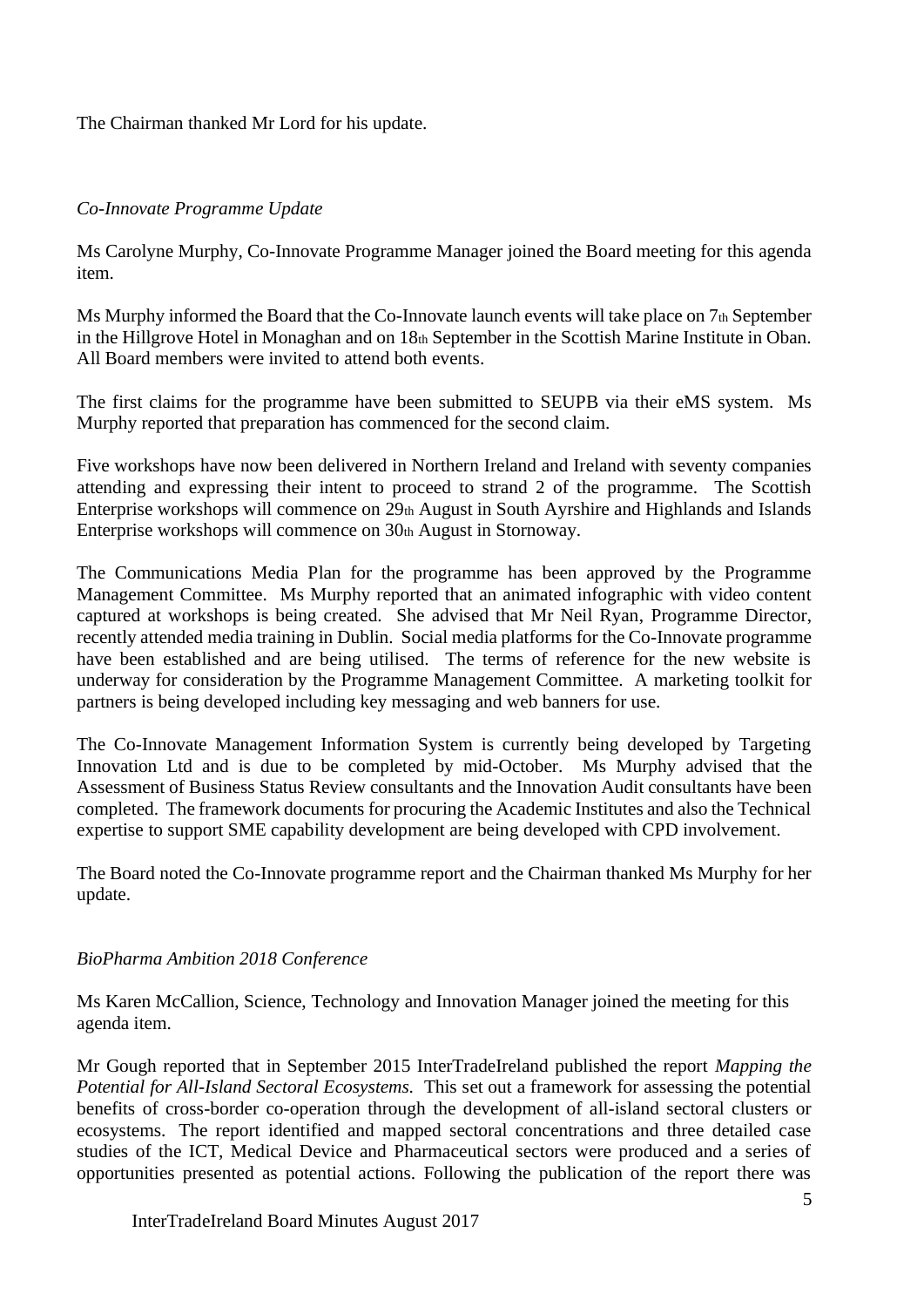endorsement of the approach in wider policy circles. Mr Gough advised that InterTradeIreland had formed an all-island steering group with representation from the relevant development agencies (IDA Ireland, Enterprise Ireland, Invest N.I. and Science Foundation Ireland). The steering group considered the pharma sector to be a priority area and signed off InterTradeIreland's proposed Action Plan in October 2016.

Ms McCallion outlined the Pharma opportunities listed in the Action Plan, including:

- Strengthening all-island co-ordination of research centres, institutions and networks
	- o Develop visibility, trust and familiarity
	- o Foster all-island formal centres, institutions and networks
	- o Develop all-island research or technology centres as single entity centres
- All-island interoperable clinical trials co-ordination network
	- o Develop visibility, trust and familiarity
	- o Establish a Memorandum of Understanding and Code of Best Practice
- Integration and development of the vendor sector
	- o Develop visibility
	- o All-Island Manufacturing and Research Centre
- Co-ordination of education and training
	- o All-island skills needs assessment
	- o All-island promotion of specialist post graduate training programmes
	- o Develop all-island Masters/PhD programmes
	- o All-island industry academic partnering
	- o

Ms McCallion advised that InterTradeIreland were focussing on three areas of activity within the Action Plan for the pharma sector, including:

- An All-island Pharma Convention in 2018 to increase the visibility of an 'all-island' value chain of pharma businesses, vendors and research centres
- Follow-up events in  $2017 2018$  to build on some of the contacts and networks made at the Convention
- Facilitate the development of all-island cancer clinical trials network, where InterTradeIreland will act as collaborative co-ordinator between the relevant academic, clinical and business actors

With reference to the activity 'an All-island Pharma Convention in 2018', Ms McCallion described the rationale for InterTradeIreland's focus on this event as a(n):

- Convention that brings together researchers, research centres, institutions, networks, research funding bodies, pharma companies and vendors;
- Convention starts with 2 plenary presentations followed by showcases, network speeddating and meet and greet opportunities and break-out sessions to develop some central ideas introduced during the presentations;
- Opportunity to promote and raise awareness of the US Ireland R&D Partnership and Horizon 2020 North/South collaborative funding programmes; and
- Opportunity to present the global importance of interoperability of clinical trials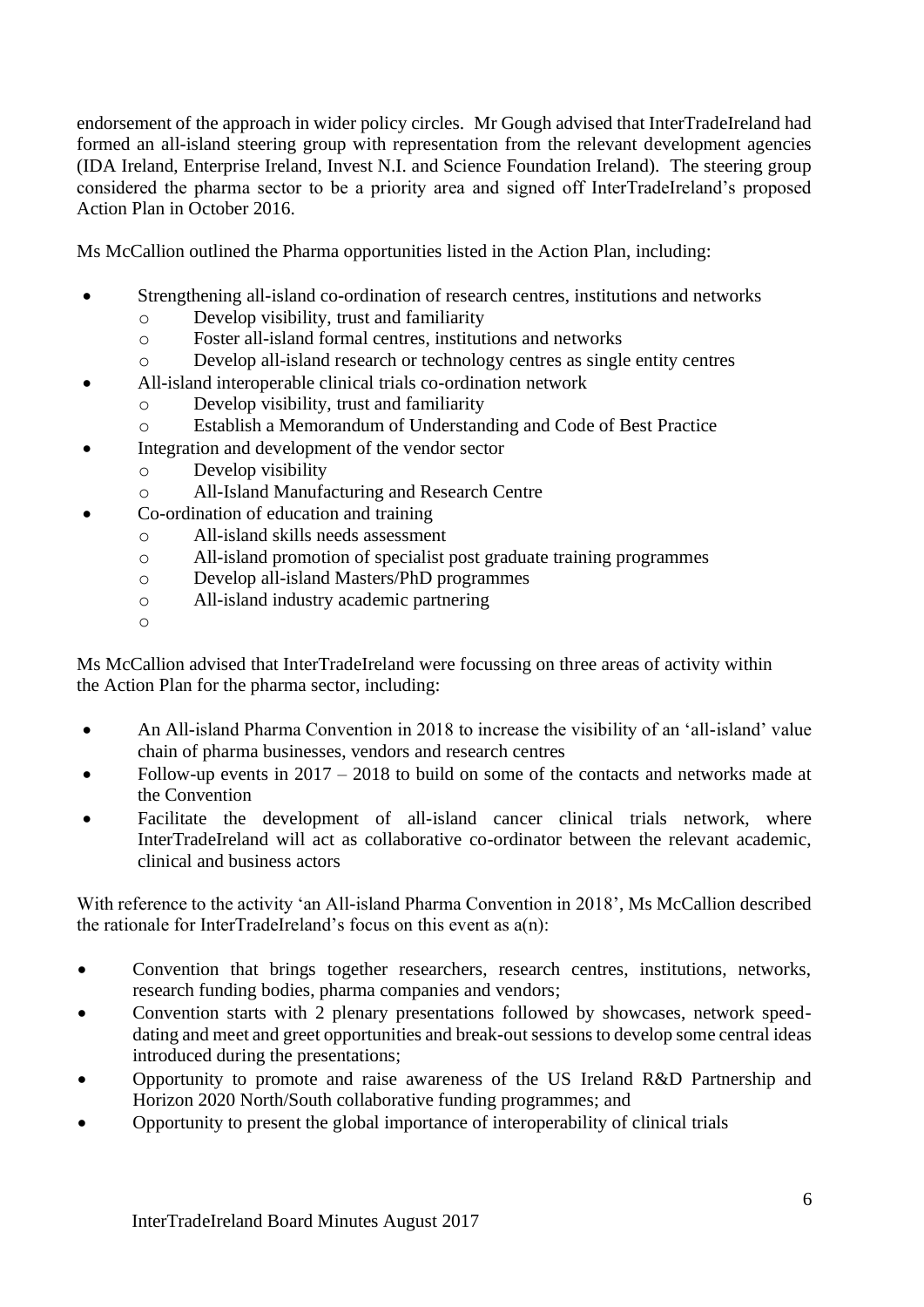InterTradeIreland partnered with Bio-PharmaChem Ireland in 2016 to create the first all-island BioPharma Ambition Conference. InterTradeIreland now has the opportunity to re-enter an event partnership with BioPharmaChem Ireland for the second international convention in Dublin in February 2018. Ms McCallion outlined the details of the event partnership, including:

- One of two plenary speaker slots
- ITI logo inclusion event branding, including marketing materials, staging etc.
- Profile on event webpage and designated event app
- Feature in launch and official event photography
- Primary exhibition positioning
- Branded table of 10 at social event
- 10 conference tickets
- 2 invites to Government hosted Farmleigh Dinner

The Board discussed the proposal at length. Two Board members asked how this activity contributed to the strategic objectives of the Body. In response, another Board member referred to the Body's vision for '*a connected ecosystem in which Ireland and Northern Ireland co-operate to ensure businesses are making full use of cross-border opportunities to drive competitiveness, growth and jobs'*.

Mr Gough informed the Board of the strategic partnership status of the proposal and with InterTradeIreland's involvement, the addition of significant all-island elements to the programme. Ms McCallion mentioned that the event impacts for the all-island Pharma sector would be measured and published in the Event Partner's evaluation report, following the event.

The Board approved the involvement of InterTradeIreland in the 2018 BioPharmaChem Ireland event.

The Chairman thanked Ms McCallion for her presentation.

*Business Monitor Results Q2 2017*

The Board noted the Q2 2017 Business Monitor Results.

*Business Plan Commentary Report*

The Board noted the Business Plan Commentary Report.

176.8 AOB